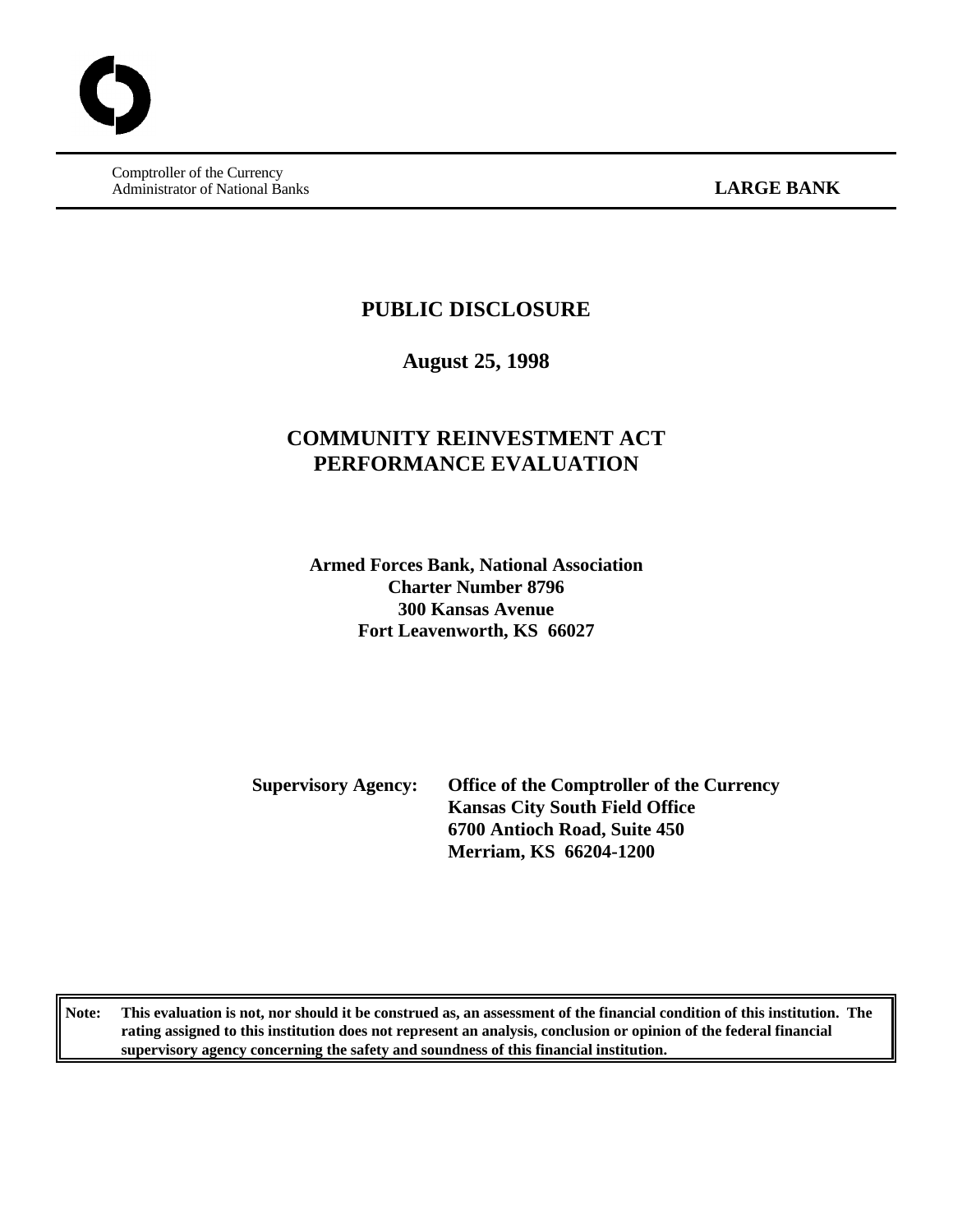# **Table of Contents**

| <b>Glossary of Terms and Common Abbreviations</b>                | $3-4$            |
|------------------------------------------------------------------|------------------|
| <b>General Information</b>                                       | 5                |
| <b>Description of the Institution</b>                            | $6 - 7$          |
| <b>Description of the Assessment Area</b>                        | 8                |
| <b>Scope of the Examination</b>                                  | $8-9$            |
| <b>Conclusions about Performance Tests - Overall Institution</b> | $\boldsymbol{9}$ |
| <b>Lending Test</b>                                              | $9-12$           |
| <b>Investment Test</b>                                           | 13               |
| <b>Service Test</b>                                              | $13 - 16$        |
| <b>Fair Lending Review</b>                                       | 16               |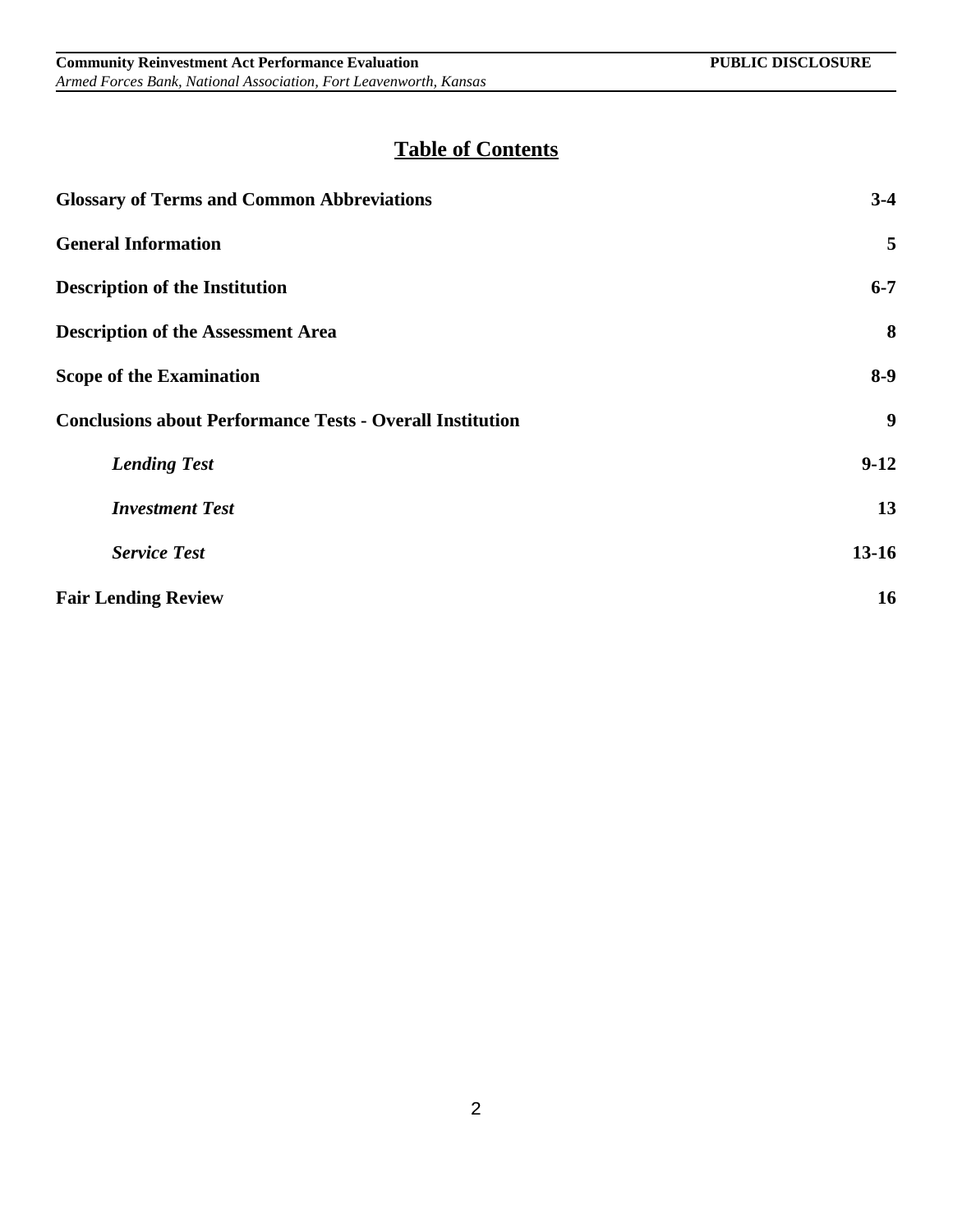### **GLOSSARY OF TERMS AND COMMON ABBREVIATIONS**

The following terms and abbreviations are used throughout this Performance Evaluation.

**Assessment Area (AA)** - The geographic area which an institution selects as the community within which its regulator will assess the institution's record of CRA performance. Generally, an urban assessment area will not extend beyond the boundaries of a MSA. A rural assessment area may contain one or more neighboring counties.

**Census Tract (CT)** - Small, locally defined statistical areas within a MSA. These areas are determined by the United States Census Bureau in an attempt to group homogeneous populations. A CT has defined boundaries per 10-year census and an average population of four thousand.

**Community Development Purpose** is defined as affordable housing (including multifamily rental housing) for low- and moderate-income individuals; community services targeted to low- and moderate-income individuals; activities that promote economic development by financing businesses or farms that meet size and revenue standards defined by the CRA regulation; and, activities that revitalize or stabilize low- and moderate-income geographies. Community development loans specifically exclude loans which have been reported under the Home Mortgage Disclosure Act or as small loans to businesses or farms, except for multi-family rental housing loans, which can be reported under both categories.

**Community Development Loan** - A loan which must have as its *primary* purpose community development.

**Community Development Service** - A service that must have community development as its *primary* purpose and be related to the provisions of financial services.

**Demographic Characteristic-** A statistical representation of people, housing, geographical areas or other measurable factors with regard to size, density, distribution, or other measurable characteristics.

**Geography -** A Census Tract (CT).

**Home Mortgage Disclosure Act (HMDA)** - A statute that requires certain mortgage lenders that do business or have banking offices in MSAs to file annual summary reports of their lending activity. The reports include such data as the race, gender, and the income of the applicant(s), the amount of loan requested and its disposition (e.g. made, turned down, withdrawn). The types of loan applications reported include governmentally-guaranteed home purchase and home improvement loans, conventional home purchase loans, home improvement loans, refinancing of home purchase and home improvement loans and loans for the purchase of multi-family (5 or more units) dwellings. *(This is a generic description of the bank's requirements and not a legal explanation of the requirements contained in 12 U.S.C. 2801, as amended, and 12 C.F.R. 203, as amended.)*

**Income Levels** - These relate to individuals, families or the CTs in an MSA.

**Low** = An income level that is less than 50 percent of the median income.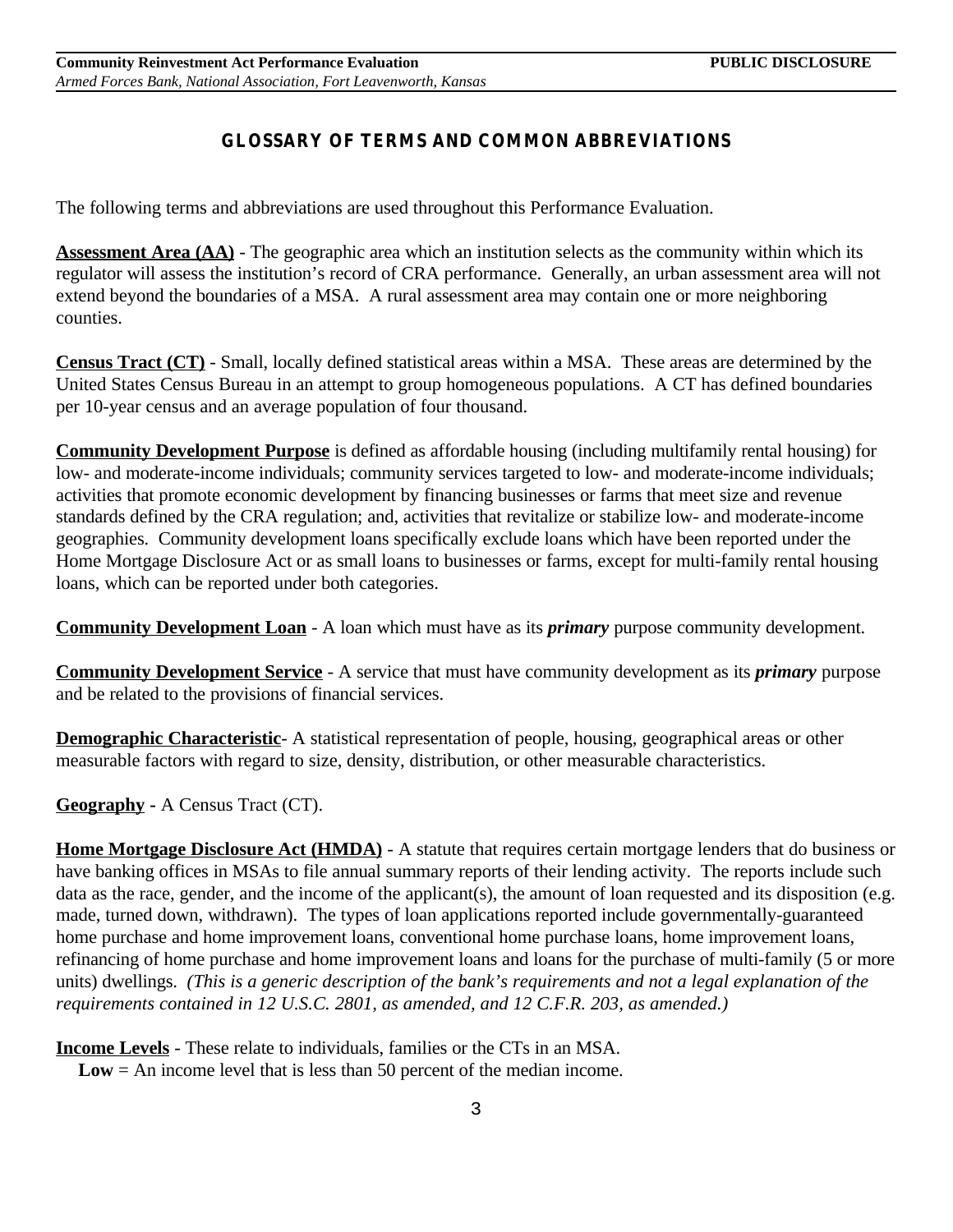**Moderate** = An income level that is at least 50 percent and less than 80 percent of the median income. **LMI** = An income level that is less than 80 percent of the median income.

**Middle** = An income level that is at least 80 percent and less than 120 percent of the median income.

**Upper** = An income level that is 120 percent or more of the median income.

**Large Financial Institution** - A financial institution with total assets of \$250 million or more, or an institution of any size that is an affiliate of a bank holding company with \$1 billion or more in banking and thrift assets.

**Loan Originations and Purchases** - Throughout this evaluation, the term "originations" or "loans made" includes both originations and purchases.

**Market Share** - The portion of loans or deposits in a specific geographic area attributed to a financial institution. This is expressed as a percent of the total of loans or deposits reported by all financial institutions subject to loan and deposit reporting requirements in the same area.

**Median Family Income** - The median family income for a specific MSA or nonmetropolitan statewide area as determined by the United States Census Bureau. The Department of Housing and Urban Development updates this figure annually using an estimated inflation factor.

**Metropolitan Statistical Area (MSA)** - An area containing a city with a population of at least 50 thousand or an urbanized area with a population of at least 50,000 and a total metropolitan population of at least 100 thousand. Generally, MSAs consist of one or more whole counties that have a high degree of interaction.

**Qualified Investment** - A lawful investment that has as its *primary* purpose community development.

**Small Business or Small Farm** - A business or farm that has \$1 million or less in gross annual revenues.

**Small Business or Small Farm Loan** - A loan of \$1 million or less to a business of any size or a loan of \$500 thousand or less to a farm of any size.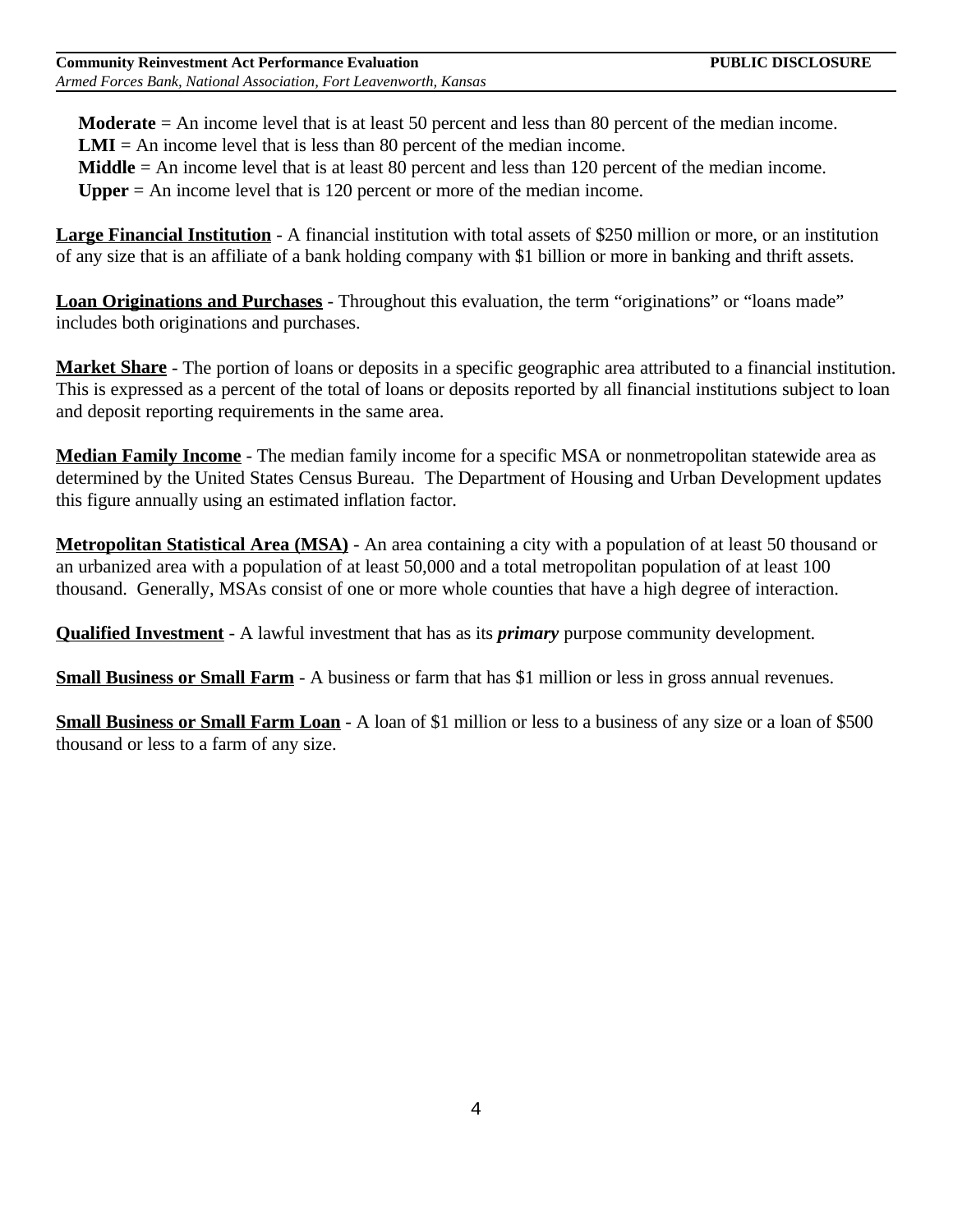## **GENERAL INFORMATION**

The Community Reinvestment Act (CRA) requires each federal financial supervisory agency to use its authority when examining financial institutions subject to its supervision to assess the institution's record of meeting the credit needs of its entire community, including low- and moderate-income neighborhoods, consistent with safe and sound operation of the institution. Upon conclusion of such examination, the agency must prepare a written evaluation of the institution's record of meeting the credit needs of its community.

This document is an evaluation of the CRA performance of **Armed Forces Bank, National Association, Fort Leavenworth, Kansas (AFB)** prepared by the **Office of the Comptroller of the Currency (OCC)** as of **August 25, 1998.** The agency evaluates performance in assessment area(s), as they are delineated by the institution, rather than individual branches. This assessment area evaluation may include visits to some, but not necessarily all, of the institution's branches. The agency rates the CRA performance of an institution consistent with the provisions set forth in Appendix A to 12 C.F.R. Part 25.

**Institution's CRA Rating:** This institution is rated **"Satisfactory."** The main factors contributing to AFB's "Satisfactory" rating are:

- Lending levels reflect adequate responsiveness to the credit needs of AFB's military community. AFB's consumer lending performance demonstrates excellent penetration among borrowers of different income levels, especially those in the low-income category. Consumer lending is the primary need of military personnel and is where the bank focuses its lending efforts.
- AFB originates a substantial majority of consumer loans to its military community. Based on our sample, 84 percent are made to either current or former military personnel.
- AFB's delivery system is accessible to essentially all portions of its military community. Deposit and loan services are specifically tailored to the needs of military personnel. The provision of community development services is reasonable.
- AFB has an adequate level of qualified community development investments.

The following table indicates the performance level of **AFB** with respect to the lending, investment and service tests.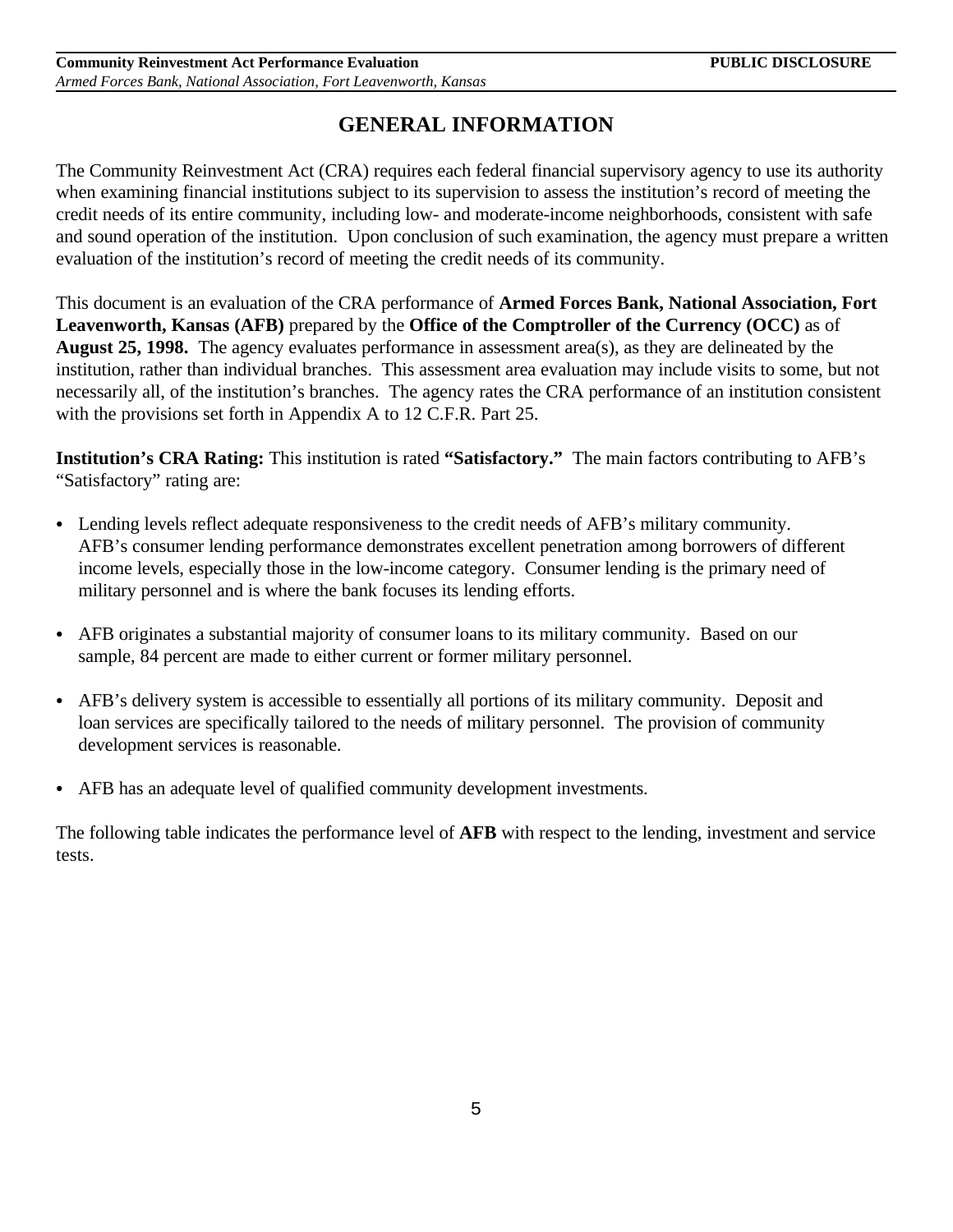6

#### **Community Reinvestment Act Performance Evaluation Active Active PUBLIC DISCLOSURE** *Armed Forces Bank, National Association, Fort Leavenworth, Kansas*

| <b>Performance Levels</b>        | <b>Armed Forces Bank, N.A.</b><br><b>Performance Tests</b> |             |   |  |  |  |  |
|----------------------------------|------------------------------------------------------------|-------------|---|--|--|--|--|
|                                  | Lending Test*<br>Service Test<br><b>Investment Test</b>    |             |   |  |  |  |  |
| Outstanding                      |                                                            |             |   |  |  |  |  |
| <b>High Satisfactory</b>         |                                                            |             | X |  |  |  |  |
| Low Satisfactory                 | $\mathbf X$                                                | $\mathbf X$ |   |  |  |  |  |
| Needs To Improve                 |                                                            |             |   |  |  |  |  |
| <b>Substantial Noncompliance</b> |                                                            |             |   |  |  |  |  |

\*Note: The lending test is weighted more heavily than the investment and service tests when arriving at an overall rating.

## **DESCRIPTION OF THE INSTITUTION**

AFB is a \$325 million military bank with its main office at Fort Leavenworth, Kansas. AFB is also a subsidiary of Dickinson Financial Corporation, a \$1.7 billion multi-bank holding company. The bank serves its military community with a network of 29 branches and 80 ATMs at 16 military installations. Two additional branches and ATMs are located within the city limits of Leavenworth, Kansas. Currently, the bank has at least one branch on an Army, Navy, Air Force, or Marine installation in 11 states.

During our evaluation period, AFB added 11 military installations to its branch network by either purchasing other bank offices or expanding services at existing locations. Branches added were:

- < Fort Bliss branch near El Paso, Texas (Acquisition from Texas Commerce Bank);
- ► Great Lakes Naval Training Center branch, near Chicago, Illinois (start-up);
- < Army National Training Center branch, Fort Irwin, California (start-up);
- < Fort Lewis, Washington; McChord Air Force Base, Washington; Nellis Air Force Base, Nevada; Fort Huachuca, Arizona; Luke Air Force Base, Arizona; and Marine Corps Air Station, Arizona. (Acquisitions from Wells Fargo Bank); and
- < Edwards Air Force Base and Travis Air Force Base, California (start-up).

As of June 30, 1998, AFB's loan portfolio, net of purchased loans unrelated to serving assessment area needs, consisted of the following types of credit: 47% retail consumer, 38% real estate, 2% commercial, and 13% other. Based on loan volume, Leavenworth locations, Fort Knox, Fort Bliss, and Fort Leonard Wood represent 61%, 6%, 4.3%, and 4.2%, respectively. The remaining 25% is divided among the other locations.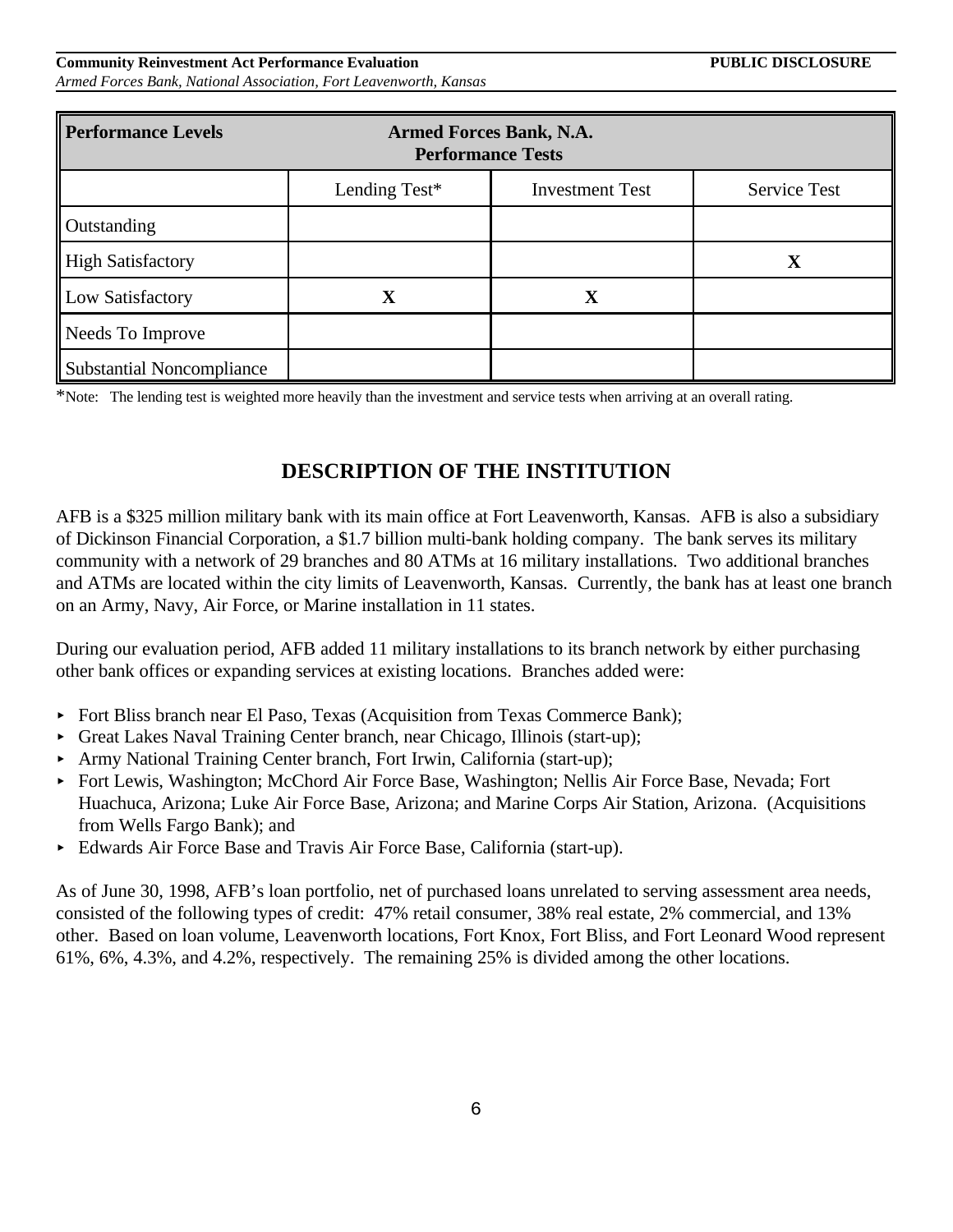As of June 30, 1998, AFB's net loan to deposit ratio was 18.53%. The loan to deposit ratio is impacted by deposits acquired from branches purchased in 1997 where the bank was not allowed to obtain the respective loan portfolios. Purchased loans with no relationship to the bank's defined community also impacted the loan to deposit ratio. The ratio is low due to the following external factors, some of which increase the availability of other borrowing options for military personnel:

- Some Base Commanders on military installations restrict the use of flyers and outdoor signs related to bank advertising. Also, military leadership is encouraging soldiers to save money instead of borrowing.
- Twelve of the 16 military installations in the bank's assessment area have limitations on the amount of contact management can have with new military personnel assigned to the installation.
- Access on twelve of the 16 military installations in the bank's assessment area is restricted to only those persons either assigned to the installation or having official business on the installation.
- Post exchanges provide unsecured credit lines up to \$5,000 at each military installation.
- The military population is declining at some locations, based upon information provided by the bank. Refer to the chart below regarding population changes at the installations in existence from December 1995 to December 1997:

|                              | <b>Active Duty Military Population</b> |               |               |             |  |  |
|------------------------------|----------------------------------------|---------------|---------------|-------------|--|--|
| <b>Military Installation</b> | <b>Dec-95</b>                          | <b>Dec-97</b> | <b>Change</b> | % Change    |  |  |
| <b>Fort Carson, CO</b>       | 16.115                                 | 15,000        | (1,115)       | $(6.92\%)$  |  |  |
| <b>Fort Leavenworth, KS</b>  | 3,871                                  | 3,212         | (659)         | $(17.02\%)$ |  |  |
| Fort Leonard Wood, MO        | 8,880                                  | 10,900        | 2,020         | 22.75%      |  |  |
| Fort Knox, KY                | 8.615                                  | 7,070         | (1,545)       | $(17.93\%)$ |  |  |
| Fort Myer, VA                | 2.400                                  | 2.400         | $\theta$      | $\theta$    |  |  |
| <b>Total</b>                 | 39,881                                 | 38,582        | (1,299)       | $(3.26\%)$  |  |  |

Note: The population decrease at Fort Leavenworth is significant to the bank's overall lending performance. Loans at Fort Leavenworth represent 52% of the bank's credit portfolio. The population at Fort Leonard Wood primarily increased due to expanded training for recruits.

AFB has the financial capacity to assist in meeting its community's credit needs. There are no known legal or financial constraints which could impede its CRA efforts. The OCC assigned a rating of "Satisfactory Record of Meeting Credit Needs" during the last CRA evaluation ending December 18, 1995.

## **DESCRIPTION OF THE ASSESSMENT AREA**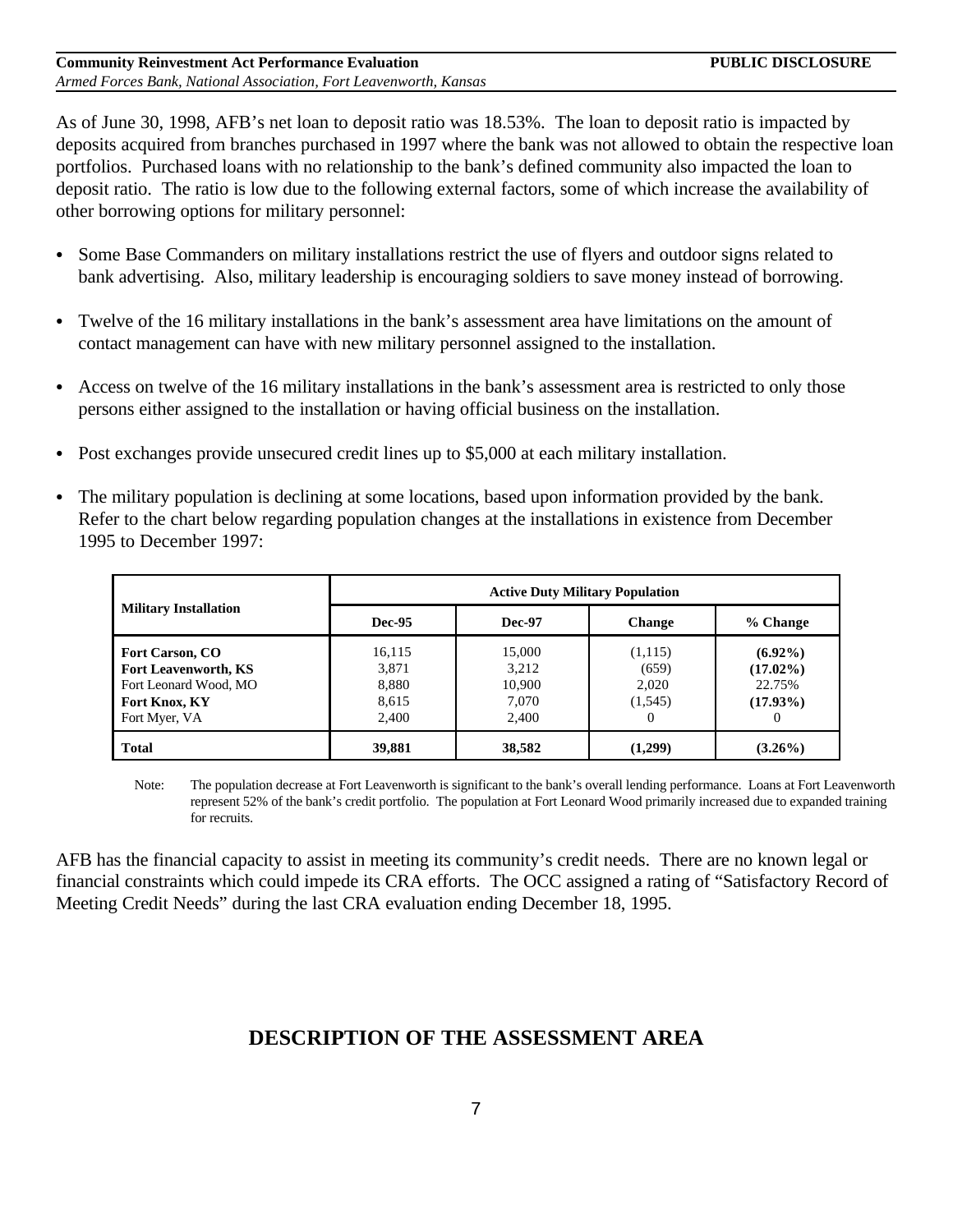The bank defines its assessment area as "all locations of any current or former military personnel throughout the world." The CRA regulation allows this option to banks that predominantly serve the needs of military personnel.

The primary credit need in the bank's military community is consumer loans. The bank's opportunities are limited in providing real estate, small business, and community development loans on military installations since government funding is used to meet these needs. Military installations generally provide the basic necessities for their residents including housing, retail sales (post exchanges provide consumer items and commissaries provide food), and medical aid. Financial needs are reduced proportionately. Therefore, the bank is focussed on meeting consumer credit and deposit account needs of the military population.

There are few opportunities for AFB to make community development investments which target affordable housing needs, economic development by financing small businesses, or activities that revitalize or stabilize lowor moderate-income areas. As stated above, government funding is used to meet these needs. The bank compensates for this by providing community services targeted to low- or moderate-income persons. This consists of monetary contributions to local organizations, and the provision of educational programs.

To assess community credit needs, we contacted eight community groups and reviewed the bank's documentation on 143 community contacts made by management in 1996 and 1997. The majority of these contacts were with military personnel. However, contacts were also made with civilian military base employees, civic and government organizations and leaders, social service and public service organizations, local businesses, and realty professionals. In Leavenworth County, which has off-installation branches, we contacted a government organization whose primary purpose is economic development.

Based on community contact information, the predominant credit need is for non-real estate consumer loans, including auto loans, unsecured personal loans, and debt consolidation loans. Other needs identified by more than one contact include Veterans Administration (VA) loans, credit card loans, loans for low-income individuals and families, credit establishment programs or products, and credit counseling/basic financial education services. The need for mortgage and commercial funding is not as significant since the government supplies housing and services for active duty military personnel.

Competition for banking services is primarily provided by one credit union on each military installation. In Leavenworth County, AFB competes with several other national banks and two savings and loan associations.

### **SCOPE OF EXAMINATION**

Our conclusions are based on a review of AFB's CRA efforts from January 1, 1996 through June 30, 1998. Emphasis is placed on the bank's performance in 1996 and 1997. Although the bank has interstate branches, we assigned ratings to the bank as a whole since the assessment area is not defined by geography.

We reviewed all consumer, HMDA, and small business loans originated during our evaluation period. Within this time frame, AFB did not make any small farm loans.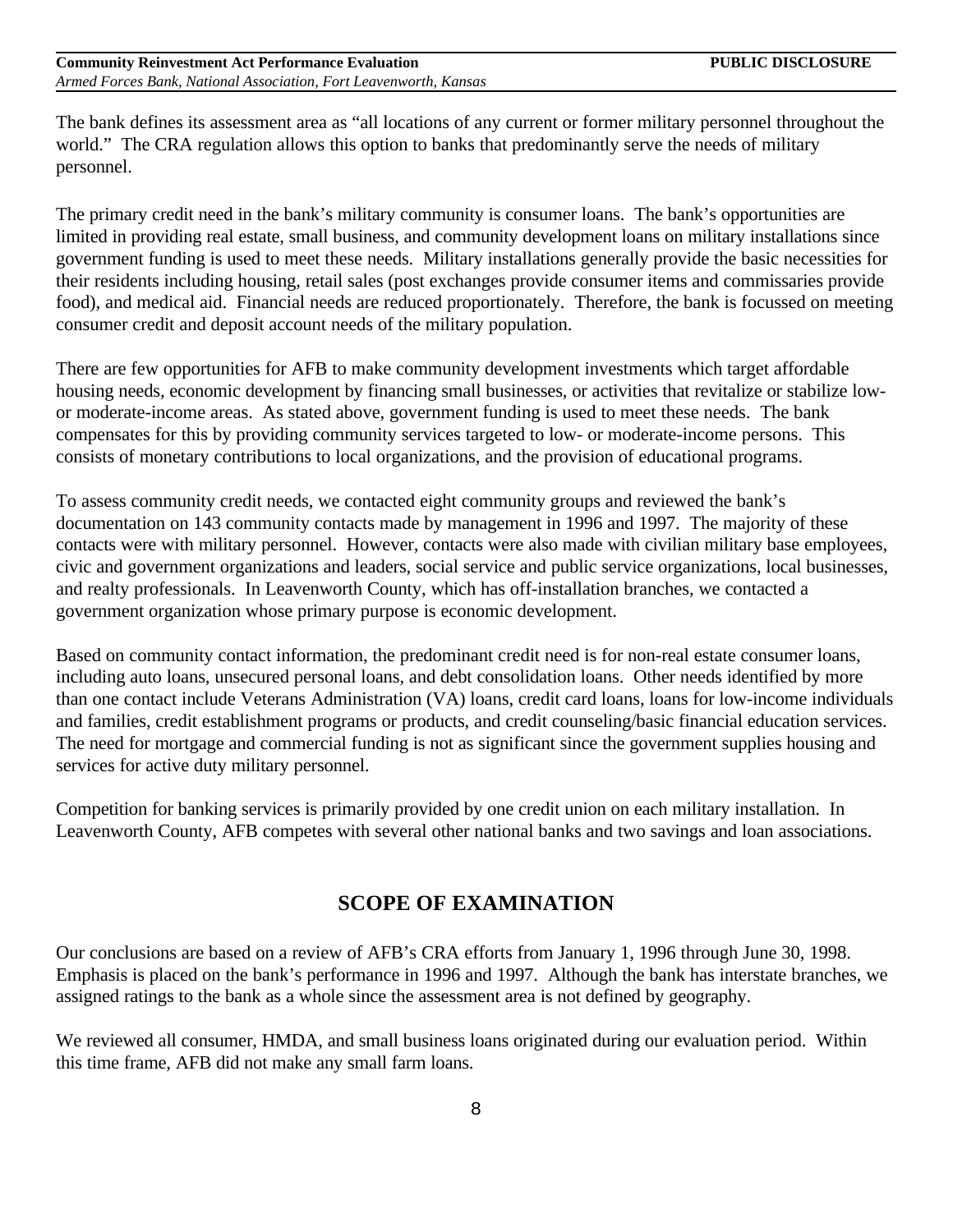## **CONCLUSIONS ABOUT PERFORMANCE TESTS**

## **LENDING TEST**

### *Lending Activity*

AFB's lending levels reflect adequate responsiveness to the credit needs of its military community. Consumer credit is the most important credit need of military personnel and is weighed most heavily in evaluating the bank's CRA performance. Although loan volume is low based on the institution's capacity to lend, external factors detailed on page 7 inhibit the bank's ability to generate large consumer loan volumes.

### Consumer Lending

The following table reflects AFB's consumer loan volume, by product type, for 1996, 1997 and through June 30, 1998. As shown below, the number and dollar amount of consumer loans are increasing.

| <b>CONSUMER LOAN TYPE</b>   | 1996       |            | 1997       |            | 1998 (January - June) |            |
|-----------------------------|------------|------------|------------|------------|-----------------------|------------|
|                             | # of Loans | \$ (000's) | # of Loans | \$ (000's) | # of Loans            | \$ (000's) |
| <b>Motor Vehicle</b>        | 301        | 3,153      | 357        | 3,271      | 219                   | 1,677      |
| <b>Consumer - Unsecured</b> | 514        | 1,030      | 1,158      | 1,732      | 713                   | 1,003      |
| <b>Other Secured</b>        | 143        | 1,150      | 185        | 1,370      | 101                   | 702        |
| <b>Home Equity</b>          | 4          | 41         | 17         | 581        | Ξ                     | 146        |
| <b>TOTAL CONSUMER LOANS</b> | 962        | 5,374      | 1,717      | 6,954      | 1,040                 | 3,528      |

**Data Source: Bank Records**

The bank's Ready Line Account (overdraft protection) is not included in the above consumer loan numbers since there is not enough information on the number of accounts generated during this evaluation period. This account provides a significant service to military personnel by helping them avoid overdrafts up to 100% of their paycheck. It also helps them maintain good credit history. The total number of accounts and commitments outstanding as of December 31, 1997 was 543 and \$2.3 million, respectively.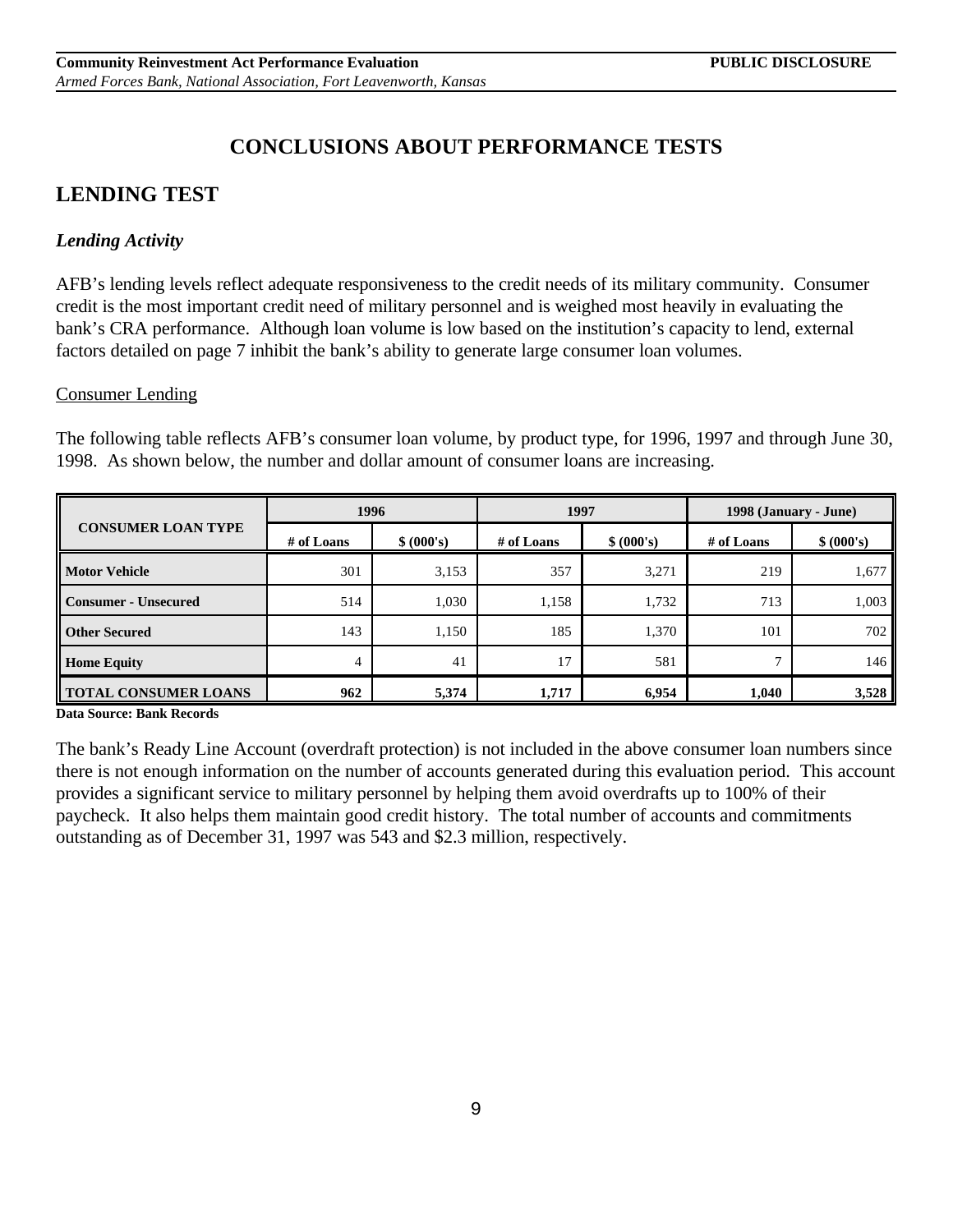#### **Community Reinvestment Act Performance Evaluation Community Research PUBLIC DISCLOSURE** *Armed Forces Bank, National Association, Fort Leavenworth, Kansas*

#### Lending subject to the Home Mortgage Disclosure Act (HMDA)

The bank made a small number of loans subject to HMDA. These products are not a significant need since housing is provided by the military to its enlisted personnel. HMDA loans are primarily made to either retired or more senior military persons. The following table shows the bank's lending volume for 1996, 1997, and through June 30, 1998.

| <b>HMDA LOAN TYPE</b>   | 1996       |            | 1997       |            | 1998 (January - June) |            |
|-------------------------|------------|------------|------------|------------|-----------------------|------------|
|                         | # of Loans | \$ (000's) | # of Loans | \$ (000's) | # of Loans            | \$ (000's) |
| <b>Home Purchase</b>    | 20         | 1,807      | 13         | 1,607      | 13                    | 1,324      |
| Refinance               |            | 738        |            | 538        | 16                    | 1,928      |
| <b>Home Improvement</b> | 6          | 117        | 8          | 75         | $\overline{0}$        | - 0        |
| <b>Multifamily</b>      |            | 575        |            | 965        | 0                     |            |
| <b>TOTAL HMDA LOANS</b> | 36         | 3,237      | 27         | 3,185      | 29                    | 3,252      |

**Data Source: Bank Records**

#### Small business lending:

AFB also originated a few loans to small businesses; however, this type of credit is not an identified credit need for military personnel. During this evaluation period, the bank made 22 loans totaling \$437 thousand to small businesses in the city of Leavenworth. All of these loans were to businesses with revenues of \$1 million or less and the average loan size was under \$20 thousand. In 1998, AFB expects to generate 20 small business loans based on annualized projections, which is double the number generated in 1997.

It is difficult for the bank to generate business lending at off-installation locations in Leavenworth. This is due to the perception by the local community that the bank's sole purpose is to serve the military. Further analysis of the bank's lending to small businesses is not meaningful in the context of this evaluation due to the limited number of loans originated.

#### *Assessment Area Concentration - Loans Extended To The Military Community*

AFB originated a substantial majority of its consumer loans to its military community. Since the bank defines its assessment area as its military customer base, an analysis of the portion of lending within a defined geographic area is not applicable. We sampled 57 consumer loans, of which 84% were to either current or former military personnel. This sample represents 1.5% of the total consumer loans originated during this evaluation period.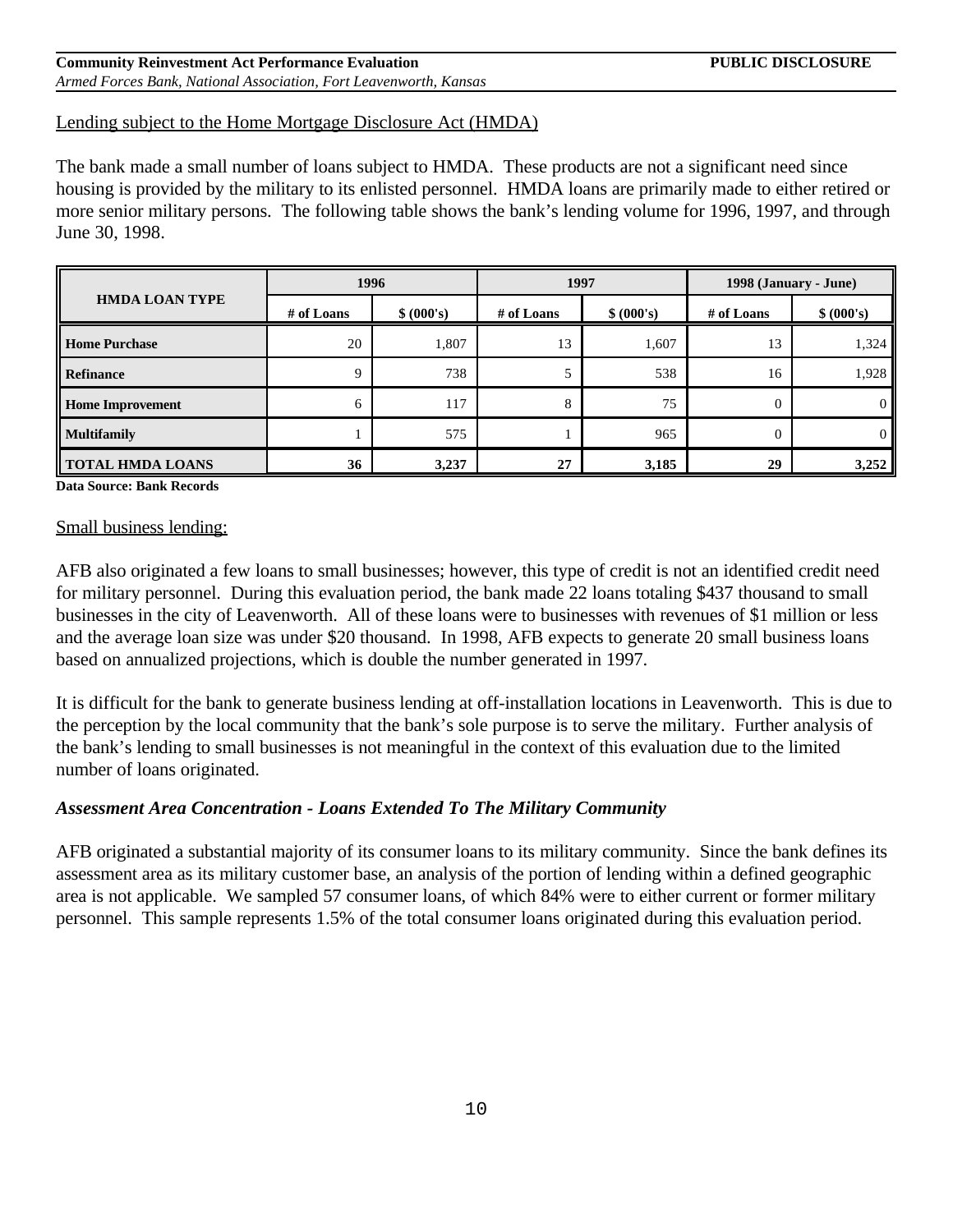### *Distribution by Borrower Profile*

AFB's distribution of consumer lending reflects excellent penetration among borrowers of different income levels. Overall, the bank extended 47% of its consumer loans to low-income borrowers and 13% to moderateincome borrowers. AFB showed the strongest penetration to low-income borrowers in the consumer-unsecured product. Refer to the following table for detail.

|                             | January 1, 1996 - June 30, 1998                  |                                                                                                                 |     |     |     |     |  |  |
|-----------------------------|--------------------------------------------------|-----------------------------------------------------------------------------------------------------------------|-----|-----|-----|-----|--|--|
| <b>CONSUMER LOAN TYPE</b>   | Number of<br>Loans                               | <b>Borrower Income Level</b><br>(Percentage of Consumer Loans Extended to Borrowers of Different Income Levels) |     |     |     |     |  |  |
|                             | <b>Middle</b><br>Moderate<br><b>Upper</b><br>Low |                                                                                                                 |     |     |     |     |  |  |
| <b>Motor Vehicle</b>        | 877                                              | 16%                                                                                                             | 16% | 18% | 46% | 4%  |  |  |
| <b>Consumer - Unsecured</b> | 2,385                                            | 65%                                                                                                             | 11% | 9%  | 12% | 3%  |  |  |
| <b>Other Secured</b>        | 429                                              | 17%                                                                                                             | 18% | 19% | 29% | 17% |  |  |
| <b>Home Equity</b>          | 28                                               | 0%                                                                                                              | 14% | 14% | 72% | 0%  |  |  |
| <b>Total</b>                | 3,719                                            | 47%                                                                                                             | 13% | 12% | 23% | 5%  |  |  |

**Data Bank Records**

Most of the HMDA loans are made to accommodate senior military personnel at middle- or upper-income levels. Only 8% of the 92 HMDA loans extended during this evaluation period were to low- or moderate-income borrowers. This is not unreasonable due to the extremely limited home loan needs for military personnel who either live in government provided housing or receive housing subsidies.

### *Geographic Distribution of Loans*

An analysis of the geographic distribution of loans is not meaningful since the bank's community is not defined by geography.

### *Community Development Lending*

AFB made an adequate level of community development loans in view of the lack of opportunity for this type of activity in its military community. Community development loans must meet the community development definition as stated in the new CRA regulation. Refer to the *Glossary of Terms and Common Abbreviations* page for this definition. AFB made three community development loans totaling \$1.7 million during this evaluation period. These loans financed multifamily properties which primarily provide affordable housing to lower ranking military personnel stationed at Fort Knox and Fort Leavenworth.

### *Flexible Loan Products*

In addition to offering traditional consumer loan products, AFB has the following flexible loan programs that benefit low- and moderate-income persons: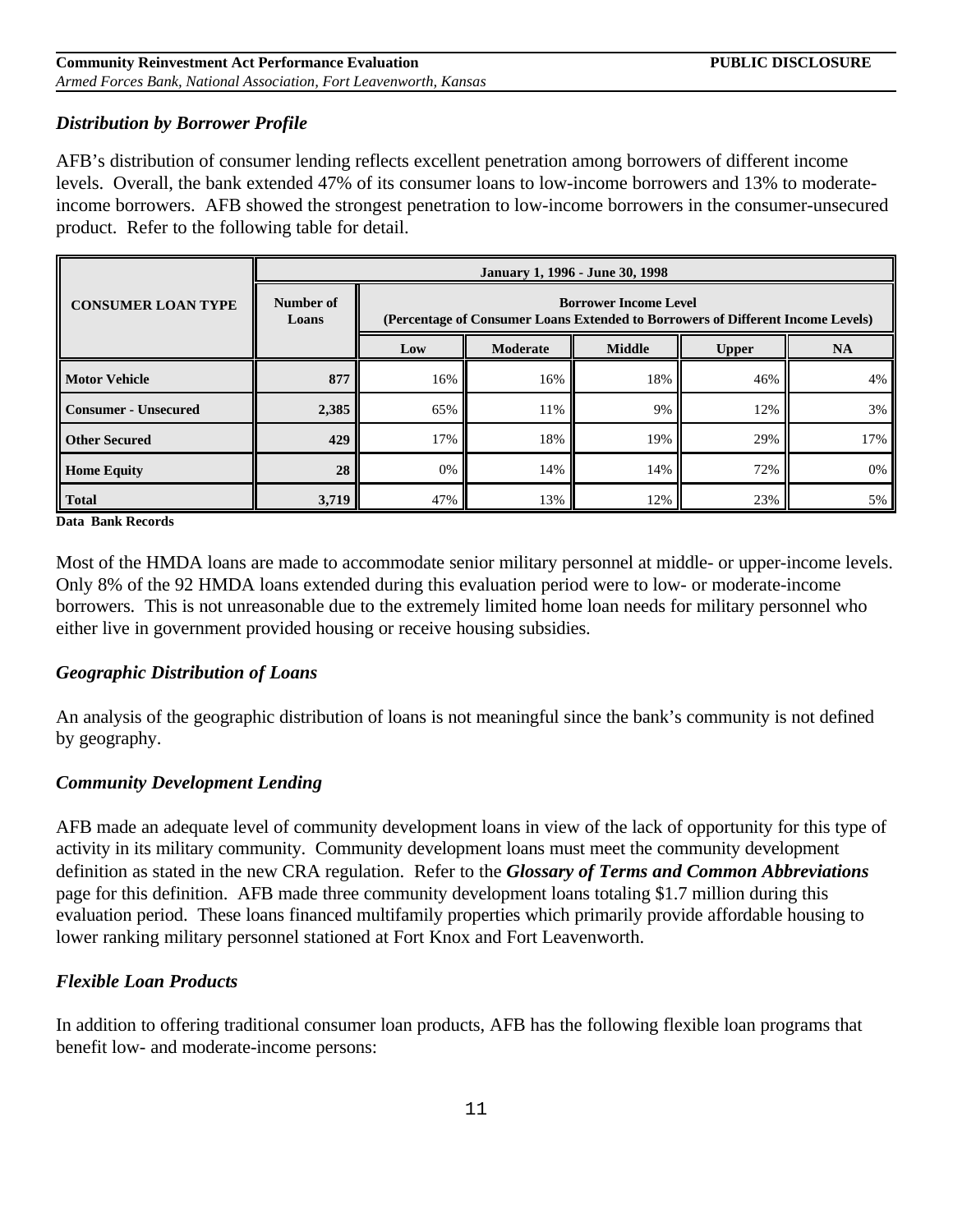#### Credit Card Program:

On January 1, 1998, AFB began offering a new credit card to better control all aspects of marketing, card issuance and customer service. The card is issued through Air Academy National Bank, a subsidiary of Dickinson Financial Corporation. The interest rate on the credit card is 15.6% and the maximum debt to income ratio is 43%. An applicant with no credit history can borrow up to \$300 while a seasoned customer can borrow up to \$10 thousand. As of June 30, 1998 the bank has issued 505 credit cards with total outstandings of \$208 thousand. The average credit limit per card is \$1 thousand.

Previously, the bank issued credit cards through another third party. Since the implementation of this new program, the approval rate for bank customers increased from approximately 8% to 50% due to the following:

- $\bullet$  Higher debt to income guidelines. Previously, the maximum debt to income ratio was  $36\%$ ;
- Interest rates are more competitive; and
- Persons with no credit history can qualify.

#### Starter/Stepping Stone Loan Program:

The Starter/Stepping Stone Loan Program began in 1997 at the Great Lakes Naval Base to meet the needs of military personnel with little or no credit history. Persons in the military can borrow \$500 unsecured for up to six months provided their remaining period of stay is greater than the loan term. The interest rate is the same as the bank's signature loan. The signature loan is unsecured credit provided to customers with good credit history. To qualify for this program, the applicant must maintain an account with AFB for a minimum of 60 days with no returned items, maintain a direct deposit account, and have a total debt to income ratio at 36% or below.

As of July 31, 1998, the bank's Great Lakes office originated 687 Starter/Stepping Stone loans totaling \$350 thousand. The bank offers these loans at its other locations; however, information on originations is not maintained.

#### Exodus Loan Program:

This program began in 1993 to allow eligible entry level military personnel (trainees) to obtain short-term loans during the Christmas season. These funds are used to pay travel expenses and range from \$200 to \$500. The bank originated 12 loans in 1996 and 1997. The low volume of lending for this program is due to military leadership encouraging their staff to save for the holidays and the availability of other financial options provided by the military. These financial options include salary advances up to \$300 for emergencies at all military installations and up to \$500 during the holiday season at Fort Knox. Also, post exchanges provide unsecured loans up to \$5 thousand and the Starter/Stepping Stone loans mentioned above help meet the same needs at the Great Lakes Naval Base.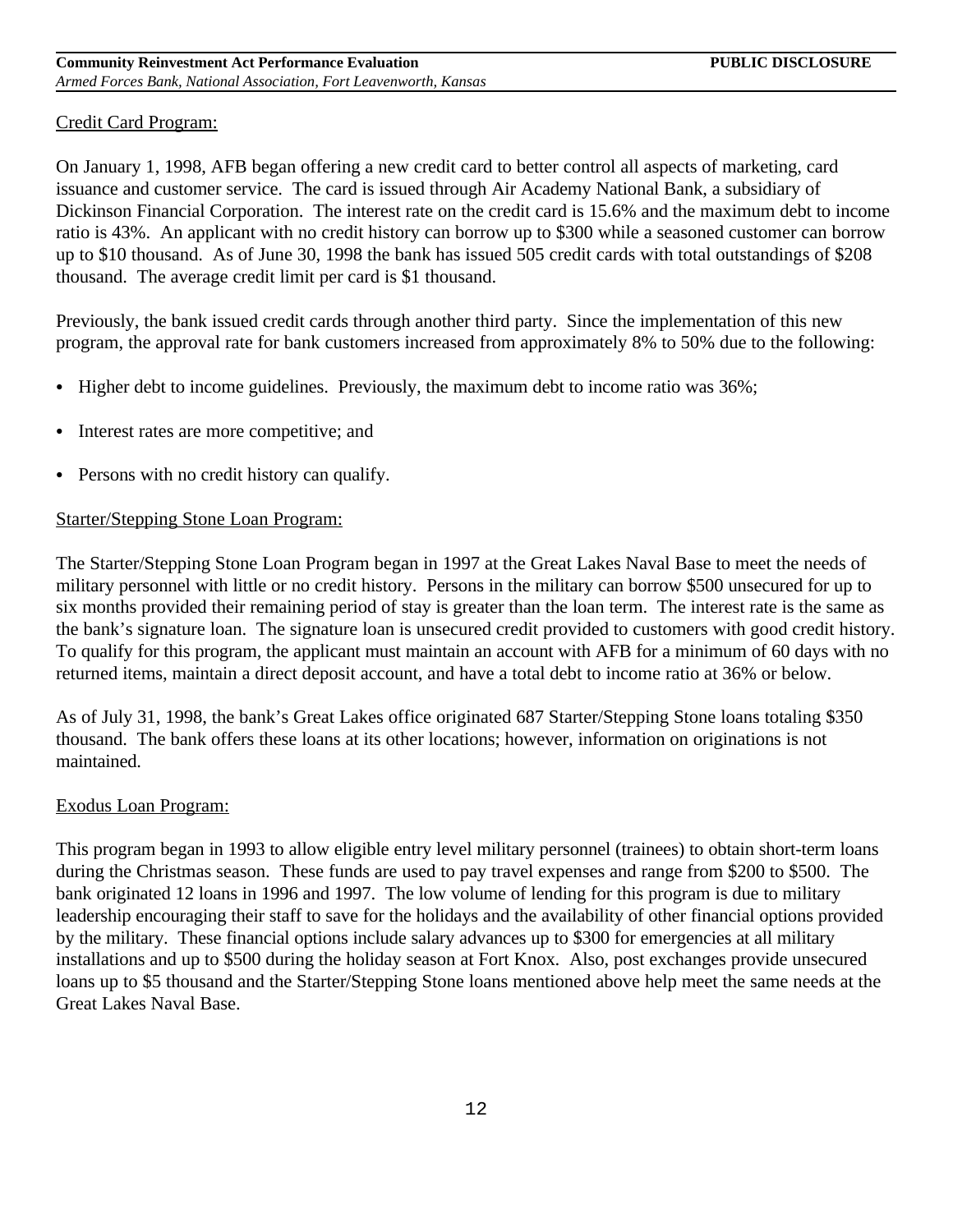### **INVESTMENT TEST**

AFB provided an adequate level of qualified investments and grants given the extremely limited opportunities on military installations. To qualify for consideration, an investment must take the form of an investment security, deposit, membership share, or grant that has as its primary purpose community development.

During the evaluation period, the bank's investment volume totaled \$38,755. Opportunities to make investments are hampered since the government provides both housing for military persons and funding to ensure military installations are properly maintained. A majority of the bank's qualified investments are through donations to organizations which provide services to low- and moderate-income individuals or help revitalize/stabilize low- or moderate-income geographies.

The most significant qualified investment was a grant for \$22,491. The grant was to an organization that provides youth services, financial information, and assistance with housing relocations for military personnel who are primarily low- or moderate-income.

### **SERVICE TEST**

### *Retail Services:*

AFB's delivery systems are accessible to essentially all of its customers in its military community. AFB has 31 branches and 82 ATMs. These branches and ATMs are primarily located at 16 military installations, including Army, Air Force, Navy, and Marine, throughout the United States. Only two of the bank's branches and two of its ATMs are located in Leavenworth, Kansas, outside the nearby military facility.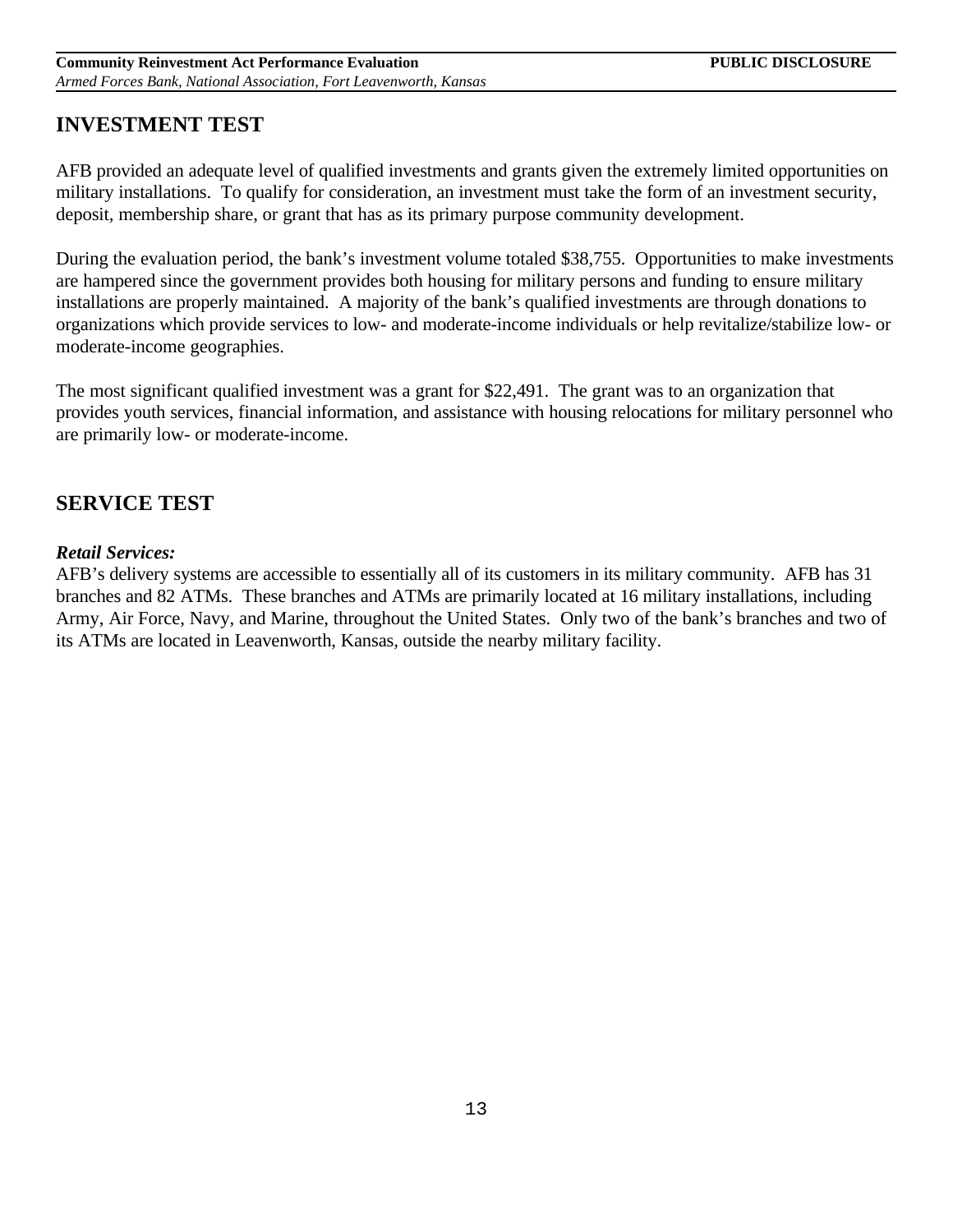# 14

# **Community Reinvestment Act Performance Evaluation PUBLIC DISCLOSURE**

*Armed Forces Bank, National Association, Fort Leavenworth, Kansas*

| <b>Military Installation</b>                   | <b>Number of Branches</b> | <b>Installations with</b><br><b>Exchange Location</b> | <b>Number of ATMs</b> | <b>Number of ATMs</b><br>which Accept Deposits |
|------------------------------------------------|---------------------------|-------------------------------------------------------|-----------------------|------------------------------------------------|
| * AZ - Fort Huachuca                           | $\boldsymbol{2}$          | V                                                     | 3                     |                                                |
| * AZ - Luke AFB                                | $\overline{2}$            | V                                                     | 3                     |                                                |
| * AZ - Marine Corps Air Station,<br>Yuma       | 1                         |                                                       | 2                     |                                                |
| * CA - Edwards AFB                             | 1                         | V                                                     | 3                     |                                                |
| * CA - Fort Irwin                              | $\boldsymbol{2}$          | V                                                     | 3                     |                                                |
| * CA - Travis AFB                              | $\mathbf{1}$              | V                                                     | 6                     |                                                |
| CO - Fort Carson                               | 3                         | V                                                     | 7                     |                                                |
| * IL- Great Lakes Naval Base                   | 1                         |                                                       | 8                     |                                                |
| KS - Fort Leavenworth                          | $\overline{2}$            | V                                                     | 4                     |                                                |
| KY - Fort Knox                                 | 3                         | V                                                     | 8                     |                                                |
| MO - Fort Leonard Wood                         | $\boldsymbol{2}$          | V                                                     | 7                     |                                                |
| * NV - Nellis AFB                              | 1                         |                                                       | 7                     |                                                |
| * TX - Fort Bliss                              | $\boldsymbol{2}$          | V                                                     | 3                     |                                                |
| VA - Fort Myer                                 | $\overline{2}$            | V                                                     | Δ                     |                                                |
| * WA - Fort Lewis                              | $\boldsymbol{2}$          | V                                                     | 10                    |                                                |
| * WA - McChord AFB                             | $\boldsymbol{2}$          | V                                                     | $\boldsymbol{2}$      |                                                |
| <b>Off-Post Locations:</b><br>KS - Leavenworth | $\overline{2}$            | <b>NA</b>                                             |                       |                                                |
| <b>Totals</b>                                  | 31                        | 13                                                    | 82                    | 14                                             |

#### **Branch and ATM Distribution**:

\* indicates a new military installation established during our evaluation period

AFB opened 21 new branches since the last CRA evaluation completed as of December 1995. This includes four branches opened at military installations in existence prior to our evaluation period. The new branches expanded the banking network to an additional eleven military installations. The bank established twelve of its new branches within post exchanges. These branches are open during regular exchange business hours which are up to twelve hours per day, six days a week and up to eight hours on Sunday. Hours at other branches are tailored to the needs of the military installation. Most of the ATMs do not accept deposits. However, since the military requires personnel to have paychecks direct-deposited, the need for deposit-taking ATMs is limited on military installations.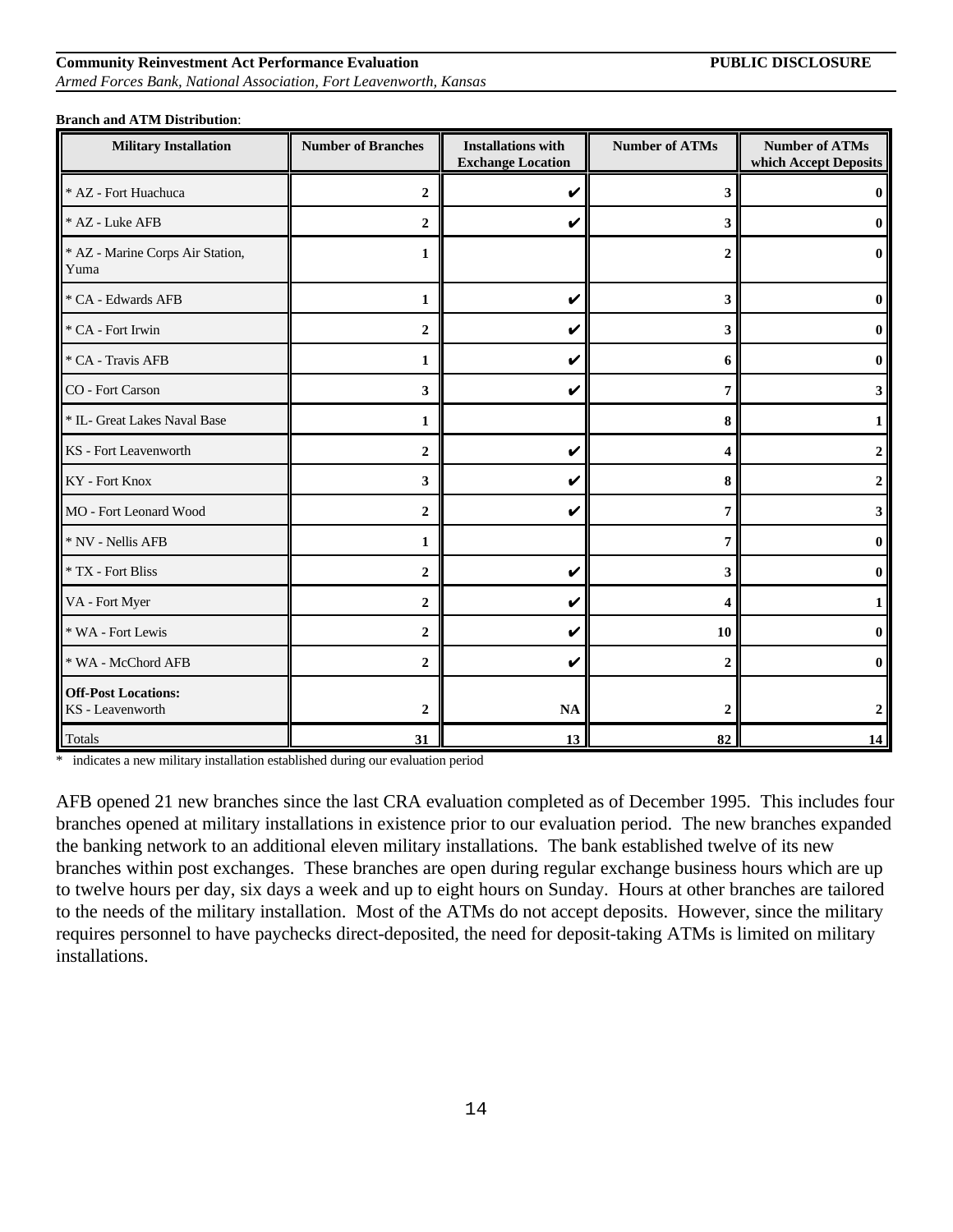AFB offers deposit and loan services which are specifically tailored to the needs of military personnel. The bank has consumer loan officers physically located at branch facilities in Fort Leavenworth, Fort Carson, Fort Knox, and Fort Leonard Wood locations. Military personnel can complete loan applications at any branch facility. Loan applications are transmitted via facsimile to branch facilities in Fort Leavenworth and decisions are usually made within 24 hours.

In June 1997, the Fort Knox and Fort Leonard Wood locations began participation in a Stored Value Card test project implemented by the Treasury Department. The electronic card gives \$200 to entry level military personnel for purchasing items needed during basic training. AFB accepts the cards for deposit and provides cash for the balance remaining on cards after basic training is completed.

AFB's TELEBANK service provides 24-hour toll-free access for customers to conduct banking business in the U.S., Germany and Korea. These services include account inquiries, money transfers, and loan payments. The bank also provides customers a toll-free phone line to apply for loans during normal business hours. Customers also can access loan applications via the internet on the bank's website.

The bank closed one branch facility during the evaluation period. It was at the Fort Knox location. This did not significantly impact the availability of services at this military installation since there are three other branches including an exchange location on the installation.

The geographic distribution of these branch facilities is not meaningful as all, except two, are located within the confines of the military installation for the express purpose of serving military personnel.

#### *Community Development Services*

AFB provides a reasonable level of community development services. In many cases, military-imposed restrictions inhibit the types of activities the bank can conduct on military grounds. Community development services must relate to the provision of financial services and meet the community development definition as defined in the new CRA regulation. AFB has provided services which meet this definition. As an example, an executive officer served on the fund raising committee for a Leavenworth organization which helped finance other groups that provide community services primarily for low- and moderate-income persons. This includes food, shelter, and social services. Bank employees also participate in workshops and training classes which primarily benefit low- and moderate-income persons. Examples are:

- Providing financial management training for entry-level military personnel and their families;
- Helping develop a strategic plan to revitalize northeast Leavenworth which primarily consists of lowand moderate-income census tracts;
- Providing financial training to low- and moderate-income foreign military personnel; and
- Participating in workshops for potential home buyers. The workshop focusses on qualifying low- and moderate-income individuals to purchase homes.

AFB offers the following banking services at all of its military installations which are beneficial to low- and